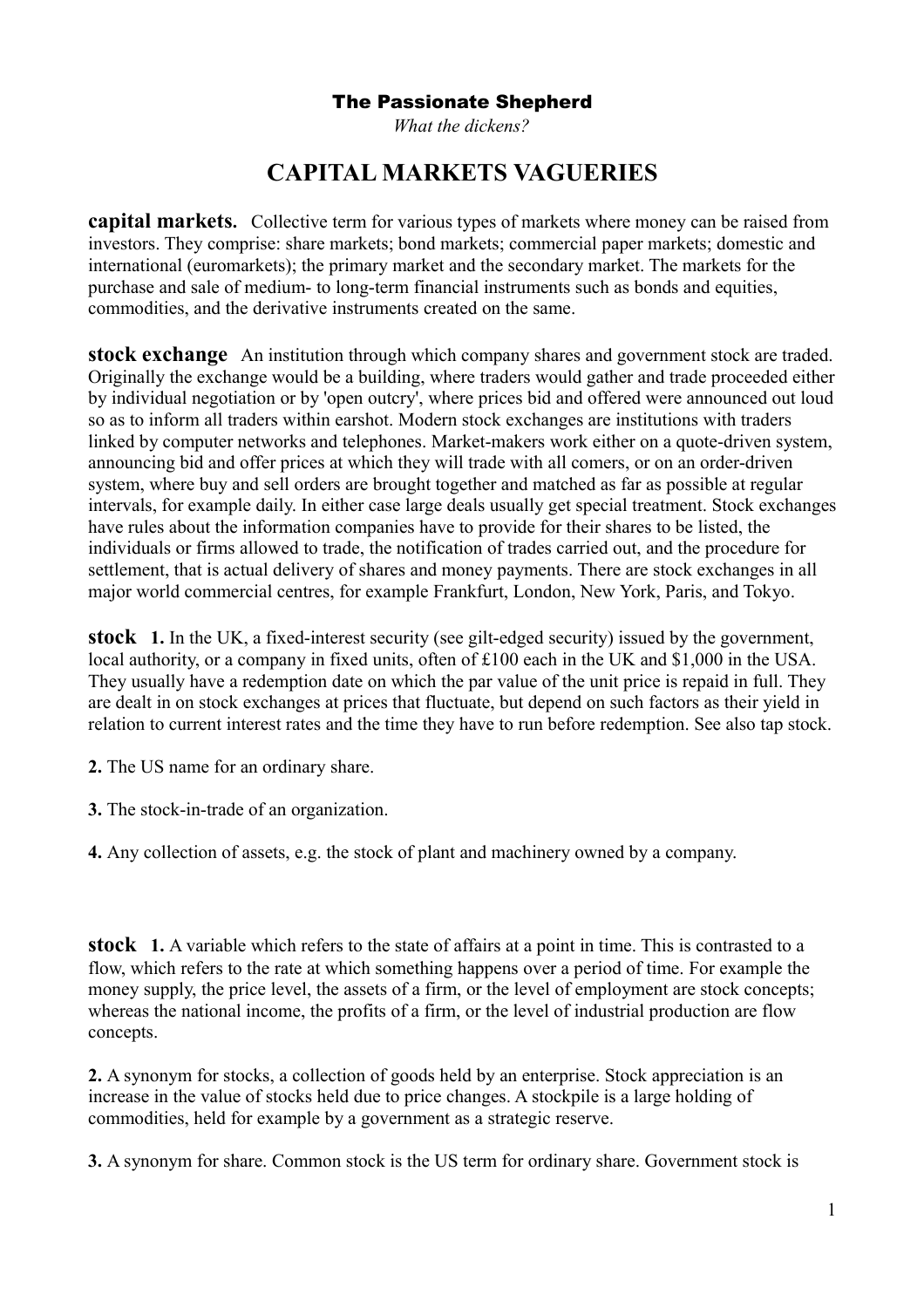*What the dickens?*

government debt instruments.

**bonds** A contract or a written promise to pay a specific sum of money (the principal) at a certain date in the future, with interest paid according to an explicit schedule during the interim. Bonds are issued by governments and corporations to finance deficits or to acquire assets. They differ from other debt instruments such as loans or notes in that they have long maturities, or sometimes none at all (as in the case of *consols*). For some bonds, the issuers have the right to call them in after they have been outstanding for a specified period—these are *callable* bonds. While bondholders have no ownership stake in the issuer's common stock, some corporate bonds have a clause that permits the conversion of the bond to shares in the common stock at a specified conversion value. These are *convertible* bonds. The Black-Scholes option pricing formula is designed to determine the value of such an option.

Bonds are usually negotiable and are traded in an established secondary market. The return from a bond has two components: the sum of the interest payments and the change in its price in the secondary market, which yields capital gains or losses if the bond is sold.

**bond** A security with a redemption date over a year later than its date of issue. Bonds may be issued by firms, financial institutions, or governments. They may have a fixed redemption date, an option for the borrower to repay at any date over a period, or even be perpetuities. They may carry fixed interest, or interest variable with notice or linked to some financial index. Their interest and redemption payments may be specified in money terms, or index-linked to a suitable price index. Finally, they may vary in the degree of risk attaching to them. Government bonds are called 'giltedged', and are generally regarded as very safe. Well-established firms issue 'investment-grade bonds', which are also regarded as safe, while financially adventurous firms issue 'junk bonds' , where there is recognized to be a non-negligible danger that the borrower may default.

When bonds have a long time to go to maturity, their market price is sensitive to changes in current and expected interest rates, which control the present discount value of future redemption and interest payments. A rise in interest rates lowers present discounted value; thus even bonds which are extremely safe, in the sense of absence of risk if held to maturity, suffer from large variations in their market value as interest rates change. Bonds are therefore not liquid assets. This liability to price fluctuations diminishes as redeemable bonds approach maturity.

**secondary market** (after market) A market in which existing securities are traded, as opposed to a primary market, in which securities are sold for the first time. In most cases a stcok exchange largely fulfils the role of a secondary market, with the flotation of new issues representing only a small proportion of its total business. However, it is the existence of a flourishing secondary market, providing liquidity and the spreading of risks, that creates the conditions for a healthy primary market.

**new issues market**. The market in which securities are first offered to investors **aftermarket** or secondary market. That part of a market that trades securities previously issued securities up to their maturity. It is considered to be important to have an active aftermarket in order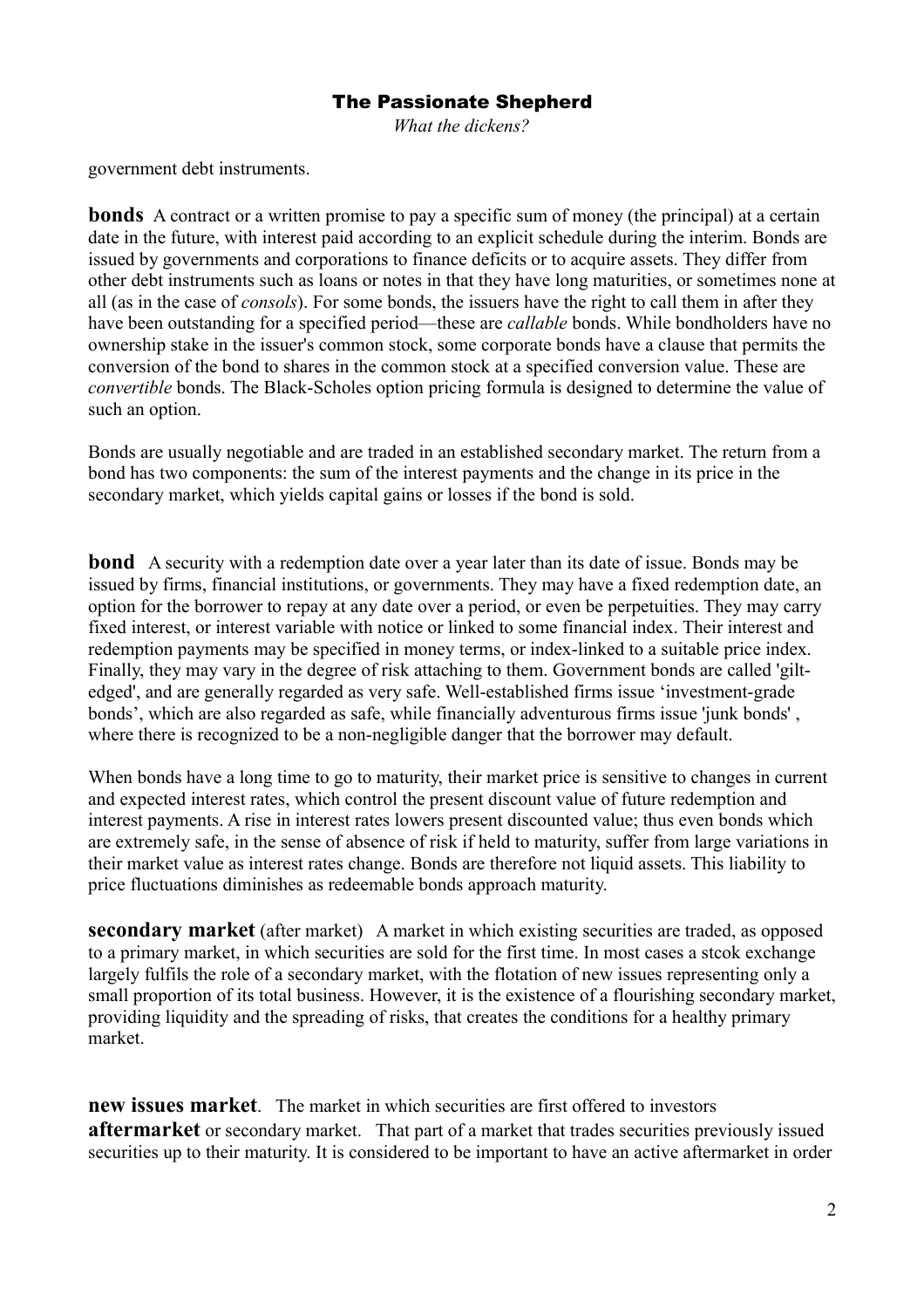*What the dickens?*

to stimulate demand for new issues. In the eurobond market, it is used sometimes for the period between the launch of an issue and the ending of restrictions on trading.

**parallel money markets** Money markets in which banks, companies, and local government bodies can borrow or lend to each other without using traditional discount houses. The primary parallel money market is the interbank market.

**equity** or equities. **1.** The risk capital of a firm. It is that part of the long-term liabilities used to fund a company that take part in the profits after prior charges have been met or the residual value of the company in liquidation after paying off all creditors. There are many different types of equity: common stock, and a wide range of preferred stock. The major distinguishing factors between equity and debt instruments (bonds, debentures and loans) are the ownership rights, voting rights, and the tax treatment. Equity receives dividends after company or corporation tax has been paid and holders of equity sometimes have to pay an additional tax on such receipts under a classical corporation tax system, although with an imputation tax system they may receive a balancing tax credit. From an accounting perspective, retained reserves are also shareholders funds .

**2.** Often used to mean the common stock of a company. Sometimes called the firm's *equity capital*, but this may include preferred stock.

**3.** The major class of security listed on a stock exchange.

- **4.** A holder's stake or contribution to a transaction.
- **5.** Another term for net worth, i.e. total assets less fixed liabilities.
- **6.** A beneficial interest in an asset. Hence, an *equity interest*.

**7.** The excess margin in an account over and above that required to maintain the position.

**over the counter** (OTC). Markets or transactions arranged bilaterally between two principals without the participation of an exchange. Prices in OTC markets are set by dealer trading rather than the auction system of most organized exchanges.

**cash instruments**. Those financial instruments, which are generally bought and sold for immediate delivery as opposed to derivative, such as forwards, futures, swaps, or options, where the payment on the underlying is deferred to a later date.

**securities**. Tradable claims on a corporation or the state. *Securities* is a generic term for both debt claims, such as bonds or promissory notes and certificates representing ownership, such as common stock, as well as being used for derivatives although, in this case, the term instrument is to be preferred.

**instrument**. **1.** A generic term for securities and risk management contracts, ranging from debt to negotiable deposits and bonds and including derivatives. Normally used to describe financial arrangements with short-term maturities, such as *money market instruments*.